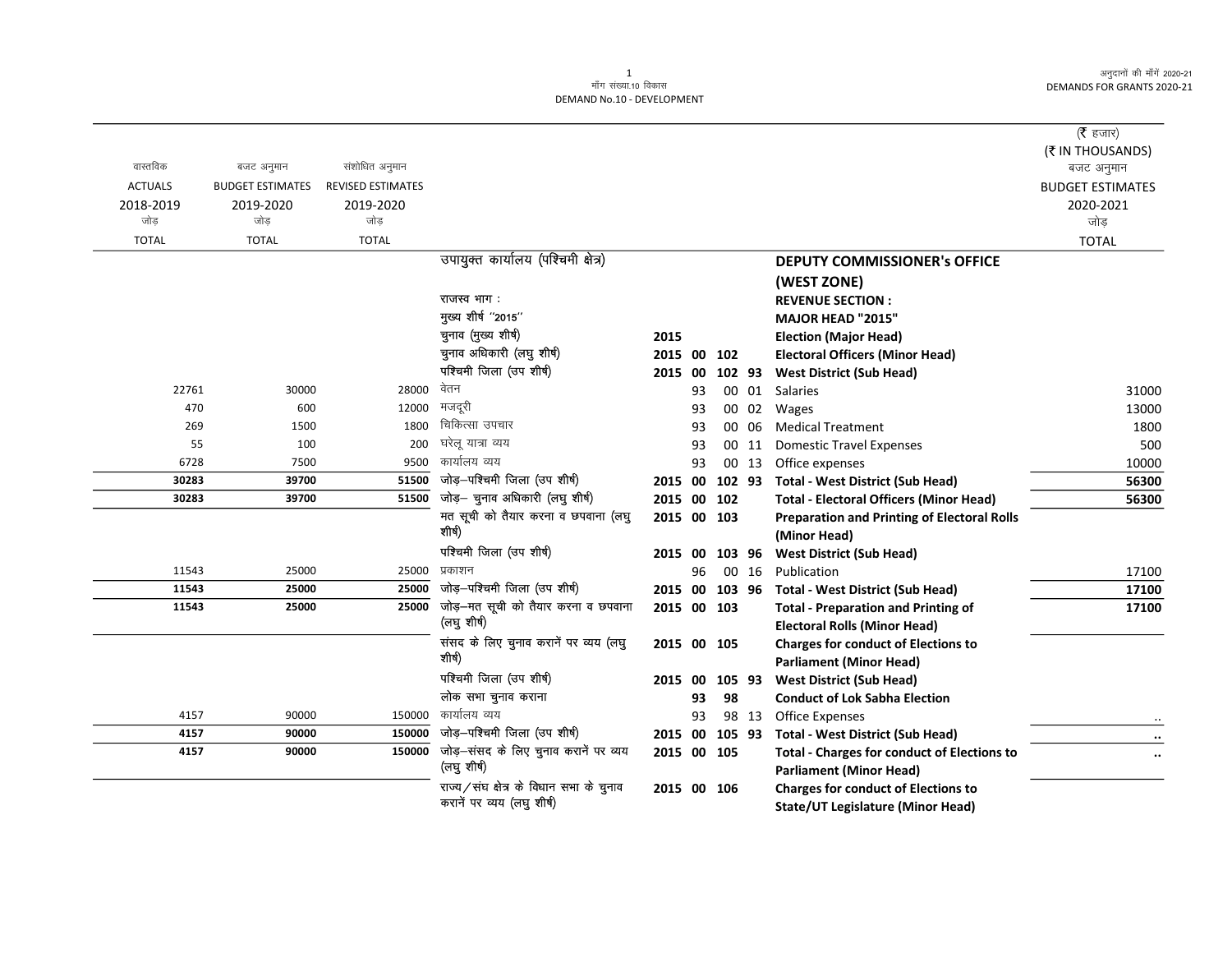|                |                         |                          |                                                 |             |    |        |       |                                                          | ( <b>रै</b> हजार)       |
|----------------|-------------------------|--------------------------|-------------------------------------------------|-------------|----|--------|-------|----------------------------------------------------------|-------------------------|
|                |                         |                          |                                                 |             |    |        |       |                                                          | (₹ IN THOUSANDS)        |
| वास्तविक       | बजट अनुमान              | संशोधित अनुमान           |                                                 |             |    |        |       |                                                          | बजट अनुमान              |
| <b>ACTUALS</b> | <b>BUDGET ESTIMATES</b> | <b>REVISED ESTIMATES</b> |                                                 |             |    |        |       |                                                          | <b>BUDGET ESTIMATES</b> |
| 2018-2019      | 2019-2020               | 2019-2020                |                                                 |             |    |        |       |                                                          | 2020-2021               |
| जोड            | जोड                     | जोड                      |                                                 |             |    |        |       |                                                          | जोड                     |
| <b>TOTAL</b>   | <b>TOTAL</b>            | <b>TOTAL</b>             |                                                 |             |    |        |       |                                                          | <b>TOTAL</b>            |
|                |                         |                          | पश्चिमी जिला (उप शीर्ष)                         | 2015 00     |    | 106 93 |       | <b>West District (Sub Head)</b>                          |                         |
|                |                         |                          | चुनावों पर व्यय                                 |             | 93 | 98     |       | <b>Expenses on Election</b>                              |                         |
| 8              | 50000                   | 100000                   | कार्यालय व्यय                                   |             | 93 |        | 98 13 | <b>Office Expenses</b>                                   |                         |
| 8              | 50000                   | 100000                   | जोड़-पश्चिमी जिला (उप शीर्ष)                    | 2015 00     |    | 106 93 |       | <b>Total - West District (Sub Head)</b>                  |                         |
| 8              | 50000                   | 100000                   | जोड़–राज्य/संघ क्षेत्र के विधान सभा के          | 2015 00 106 |    |        |       | <b>Total - Charges for conduct of Elections to</b>       | $\cdot\cdot$            |
|                |                         |                          | चुनाव करानें पर व्यय (लघु शीर्ष)                |             |    |        |       | <b>State/UT Legislature (Minor Head)</b>                 |                         |
|                |                         |                          | मतदाताओं को पहचान पत्र जारी करना<br>(लघु शीर्ष) | 2015 00 108 |    |        |       | <b>Issue of Identity Cards to voters (Minor</b><br>Head) |                         |
|                |                         |                          | पश्चिमी जिला (उप शीर्ष)                         | 2015        | 00 | 108 93 |       | <b>West District (Sub Head)</b>                          |                         |
| 9222           | 20000                   | 20000                    | कार्यालय व्यय                                   |             | 93 |        | 00 13 | <b>Office Expenses</b>                                   | 9000                    |
| 565            | 1500                    | 1000                     | अन्य प्रभार                                     |             | 93 |        | 00 50 | <b>Other Charges</b>                                     | 1100                    |
| 9787           | 21500                   | 21000                    | जोड़-पश्चिमी जिला (उप शीर्ष)                    | 2015 00     |    | 108 93 |       | <b>Total - West District (Sub Head)</b>                  | 10100                   |
| 9787           | 21500                   | 21000                    | जोड– मतदाताओं को पहचान पत्र जारी                | 2015 00 108 |    |        |       | Total - Issue of Identity Cards to voters                | 10100                   |
|                |                         |                          | करना (लघु शीर्ष)                                |             |    |        |       | (Minor Head)                                             |                         |
| 55778          | 226200                  | 347500                   | जोड़—मुख्य शीर्ष ''2015''                       | 2015        |    |        |       | <b>TOTAL - MAJOR HEAD"2015"</b>                          | 83500                   |
|                |                         |                          | मुख्य शीर्ष "2029"                              |             |    |        |       | <b>MAJOR HEAD "2029"</b>                                 |                         |
|                |                         |                          | भूमि राजस्व (मुख्य शीर्ष)                       | 2029        |    |        |       | Land Revenue (Major Head)                                |                         |
|                |                         |                          | भूमि अभिलेख (लघु शीर्ष)                         | 2029        | 00 | 103    |       | <b>Land Records (Minor Head)</b>                         |                         |
|                |                         |                          | पश्चिमी क्षेत्र (उप शीर्ष)                      | 2029 00     |    | 103 92 |       | <b>West Zone (Sub Head)</b>                              |                         |
| 4443           | 6500                    | 5500                     | वेतन                                            |             | 92 |        | 00 01 | Salaries                                                 | 6000                    |
| 106            | 440                     | 400                      | चिकित्सा उपचार                                  |             | 92 |        | 00 06 | <b>Medical Treatment</b>                                 | 400                     |
| 4549           | 6940                    | 5900                     | जोड़-पश्चिमी क्षेत्र (उप शीर्ष)                 | 2029 00     |    |        |       | 103 92 Total - West Zone (Sub Head)                      | 6400                    |
| 4549           | 6940                    | 5900                     | जोड़-भूमि अभिलेख (लघु शीर्ष)                    | 2029 00 103 |    |        |       | <b>Total - Land Records (Minor Head)</b>                 | 6400                    |
| 4549           | 6940                    | 5900                     | जोड़-मुख्य शीर्ष "2029"                         | 2029        |    |        |       | <b>TOTAL - MAJOR HEAD"2029"</b>                          | 6400                    |
|                |                         |                          | मुख्य शीर्ष "2030"                              |             |    |        |       | <b>MAJOR HEAD "2030"</b>                                 |                         |
|                |                         |                          | स्टाम्प और पंजीकरण (मुख्य शीर्ष)                | 2030        |    |        |       | <b>Stamps and Registration (Major Head)</b>              |                         |
|                |                         |                          | स्टॉम्प अदालती (उप मुख्य शीर्ष)                 | 2030 01     |    |        |       | <b>Stamps Judicial (Sub Major Head)</b>                  |                         |
|                |                         |                          | निर्देशन एवं प्रशासन (लघु शीर्ष)                | 2030        |    | 01 001 |       | Direction & Admn. (Minor Head)                           |                         |
|                |                         |                          | पश्चिमी क्षेत्र (उप शीर्ष)                      | 2030 01     |    | 001 97 |       | <b>West Zone (Sub Head)</b>                              |                         |
|                | 550                     | 100                      | वेतन                                            |             | 97 |        | 00 01 | <b>Salaries</b>                                          | 590                     |
|                | 330                     | 100                      | चिकित्सा उपचार                                  |             | 97 |        | 00 06 | <b>Medical Treatment</b>                                 | 400                     |
|                |                         |                          |                                                 |             |    |        |       |                                                          |                         |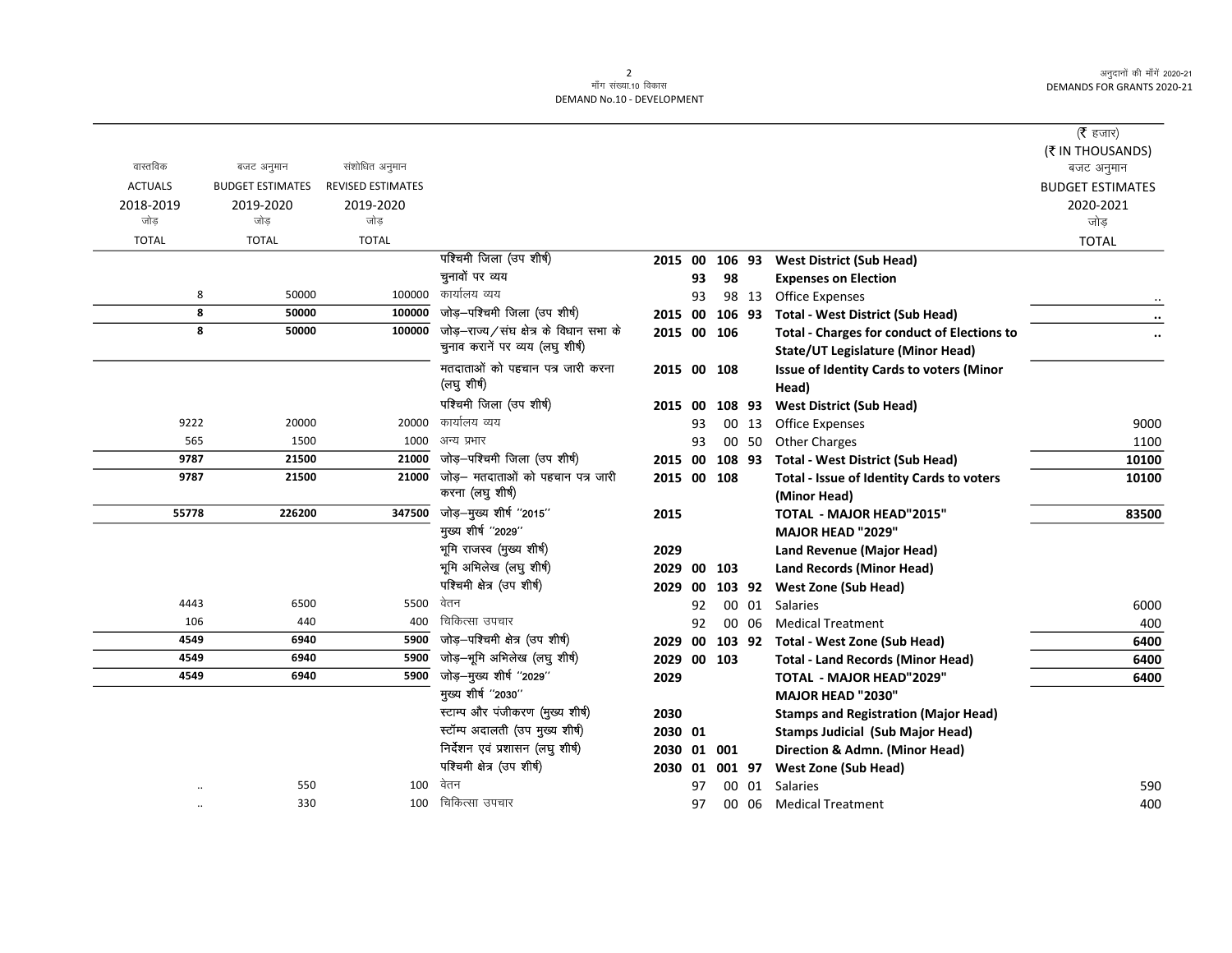|                |                             |                          |                                          |                |    |        |       |                                                   | ( <b>रै</b> हजार)       |
|----------------|-----------------------------|--------------------------|------------------------------------------|----------------|----|--------|-------|---------------------------------------------------|-------------------------|
|                |                             |                          |                                          |                |    |        |       |                                                   | (₹ IN THOUSANDS)        |
| वास्तविक       | बजट अनुमान                  | संशोधित अनुमान           |                                          |                |    |        |       |                                                   | बजट अनुमान              |
| <b>ACTUALS</b> | <b>BUDGET ESTIMATES</b>     | <b>REVISED ESTIMATES</b> |                                          |                |    |        |       |                                                   | <b>BUDGET ESTIMATES</b> |
| 2018-2019      | 2019-2020                   | 2019-2020                |                                          |                |    |        |       |                                                   | 2020-2021               |
| जोड़           | जोड                         | जोड                      |                                          |                |    |        |       |                                                   | जोड                     |
| <b>TOTAL</b>   | <b>TOTAL</b>                | <b>TOTAL</b>             |                                          |                |    |        |       |                                                   | <b>TOTAL</b>            |
|                | 880<br>$\ddotsc$            | 200                      | जोड़-पश्चिमी क्षेत्र (उप शीर्ष)          | 2030 01 001 97 |    |        |       | Total - West Zone (Sub Head)                      | 990                     |
|                | 880<br>$\ddotsc$            | 200                      | जोड़-निर्देशन एवं प्रशासन (लघु शीर्ष)    | 2030 01 001    |    |        |       | <b>Total - Direction &amp; Admn. (Minor Head)</b> | 990                     |
|                | 880<br>$\ddotsc$            | 200                      | जोड़-स्टॉम्प अदालती (उप मुख्य शीर्ष)     | 2030 01        |    |        |       | Total - Stamps Judicial (Sub Major Head)          | 990                     |
|                |                             |                          | गैर अदालती स्टाम्प (उप मुख्य शीर्ष)      | 2030 02        |    |        |       | <b>Stamps Non-Judicial (Sub Major Head)</b>       |                         |
|                |                             |                          | निर्देशन एवं प्रशासन (लघु शीर्ष)         | 2030 02 001    |    |        |       | Direction & Admn. (Minor Head)                    |                         |
|                |                             |                          | पश्चिमी क्षेत्र (उप शीर्ष)               | 2030 02        |    | 001 95 |       | <b>West Zone (Sub Head)</b>                       |                         |
| 2139           | 4400                        | 3000                     | वेतन                                     |                | 95 | 00     | 01    | Salaries                                          | 3300                    |
| $\ldots$       | 440                         | 200                      | चिकित्सा उपचार                           |                | 95 | 00     | 06    | <b>Medical Treatment</b>                          | 300                     |
| 2139           | 4840                        | 3200                     | जोड़-पश्चिमी क्षेत्र (उप शीर्ष)          | 2030 02 001 95 |    |        |       | Total - West Zone (Sub Head)                      | 3600                    |
| 2139           | 4840                        | 3200                     | जोड़-निर्देशन एवं प्रशासन (लघु शीर्ष)    | 2030 02 001    |    |        |       | Total - Direction & Admn. (Minor Head)            | 3600                    |
| 2139           | 4840                        | 3200                     | जोड़-गैर अदालती स्टाम्प (उप मुख्य शीर्ष) | 2030 02        |    |        |       | Total - Stamps Non-Judicial (Sub Major            | 3600                    |
|                |                             |                          |                                          |                |    |        |       | Head)                                             |                         |
|                |                             |                          | पंजीकरण (उप मुख्य शीर्ष)                 | 2030 03        |    |        |       | <b>Registration (Sub Major Head)</b>              |                         |
|                |                             |                          | निर्देशन और प्रकाशन (लघु शीर्ष)          | 2030 03 001    |    |        |       | Direction & Admn. (Minor Head)                    |                         |
|                |                             |                          | पश्चिमी क्षेत्र (उप शीर्ष)               | 2030 03        |    | 001 96 |       | <b>West Zone (Sub Head)</b>                       |                         |
|                | 550<br>$\ddotsc$            | 100                      | वेतन                                     |                | 96 | 00     | 01    | <b>Salaries</b>                                   | 600                     |
|                | 330<br>$\ddotsc$            | 340                      | चिकित्सा उपचार                           |                | 96 | 00     | 06    | <b>Medical Treatment</b>                          | 400                     |
|                | 880<br>$\ddotsc$            | 440                      | जोड़-पश्चिमी क्षेत्र (उप शीर्ष)          | 2030 03        |    | 001 96 |       | <b>Total - West Zone (Sub Head)</b>               | 1000                    |
|                | 880<br>$\ddotsc$            | 440                      | जोड़-निर्देशन एवं प्रशासन (लघु शीर्ष)    | 2030 03 001    |    |        |       | Total - Direction & Admn. (Minor Head)            | 1000                    |
|                | 880<br>$\ddot{\phantom{0}}$ | 440                      | जोड़-पंजीकरण (उप मुख्य शीर्ष)            | 2030 03        |    |        |       | <b>Total - Registration (Sub Major Head)</b>      | 1000                    |
| 2139           | 6600                        | 3840                     | जोड़-मुख्य शीर्ष "2030"                  | 2030           |    |        |       | <b>TOTAL - MAJOR HEAD"2030"</b>                   | 5590                    |
|                |                             |                          | मुख्य शीर्ष ''2053''                     |                |    |        |       | <b>MAJOR HEAD "2053"</b>                          |                         |
|                |                             |                          | जिला प्रशासन (मुख्य शीर्ष)               | 2053           |    |        |       | <b>District Administration (Major Head)</b>       |                         |
|                |                             |                          | जिला स्थापना (लघु शीर्ष)                 | 2053 00        |    | 093    |       | <b>District Estt. (Minor Head)</b>                |                         |
|                |                             |                          | पश्चिमी क्षेत्र (उप शीर्ष)               | 2053 00        |    | 093 89 |       | <b>West Zone (Sub Head)</b>                       |                         |
| 45621          | 60000                       | 55000                    | वेतन                                     |                | 89 |        | 00 01 | Salaries                                          | 60000                   |
| 9533           | 11000                       | 25000                    | मजदूरी                                   |                | 89 | 00     | 02    | Wages                                             | 28000                   |
| $\cdot\cdot$   | 210                         | 10                       | समयोपरि भत्ता                            |                | 89 | 00     | 03    | O.T.A.                                            | 10                      |
| 2657           | 4400                        | 4000                     | चिकित्सा उपचार                           |                | 89 |        | 00 06 | <b>Medical Treatment</b>                          | 4500                    |
| 351            | 550                         | 1550                     | घरेलू यात्रा व्यय                        |                | 89 |        | 00 11 | <b>Domestic Travel Expenses</b>                   | 1500                    |
|                |                             |                          | कार्यालय व्यय                            |                | 89 |        |       | 00 13 Office Expenses                             |                         |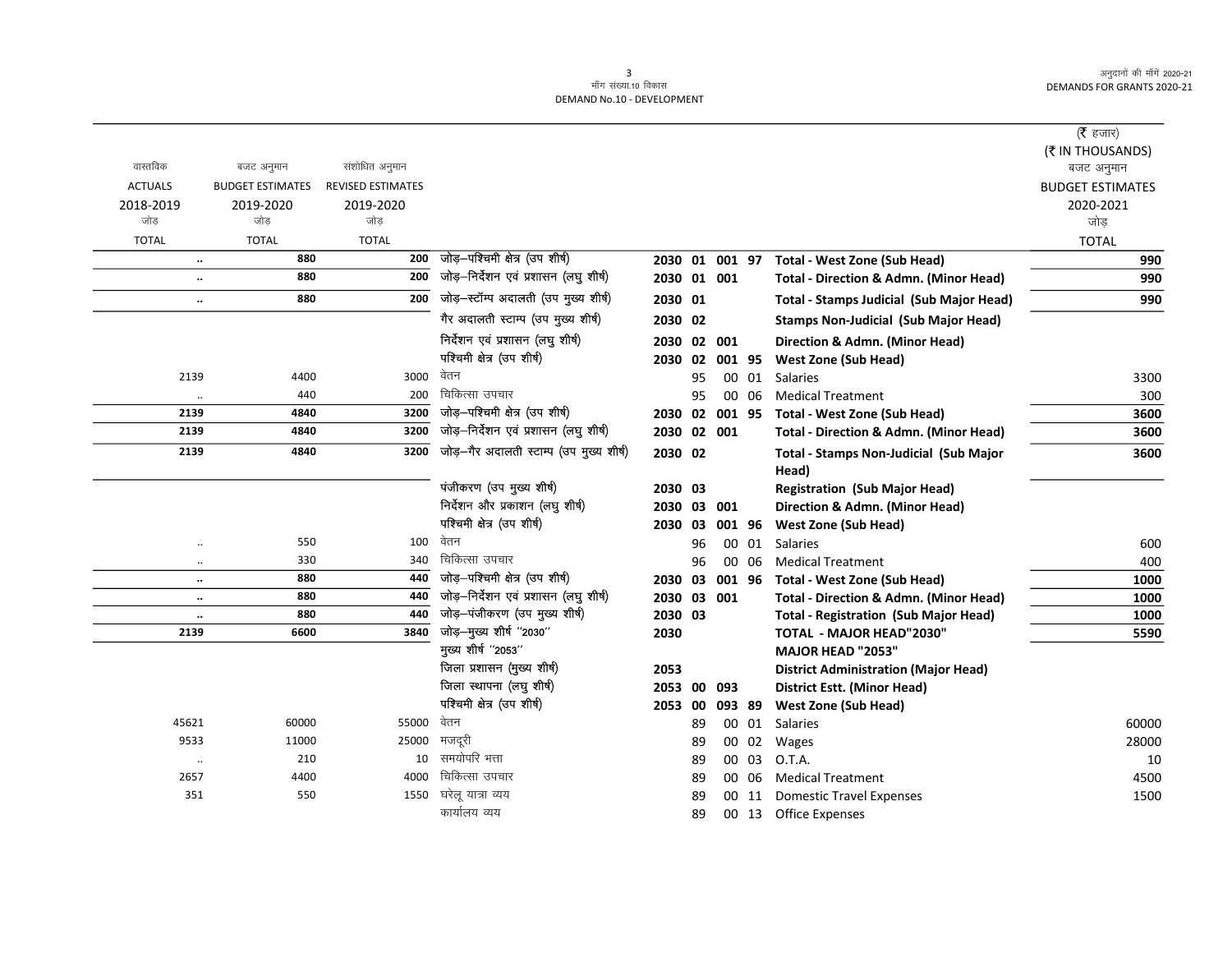$\overline{\phantom{0}}$ 

|                       |                                |                          |                                       |                  |             |    |        |       |                                                     | ( $\bar{\tau}$ हजार)    |
|-----------------------|--------------------------------|--------------------------|---------------------------------------|------------------|-------------|----|--------|-------|-----------------------------------------------------|-------------------------|
|                       |                                |                          |                                       |                  |             |    |        |       |                                                     | (₹ IN THOUSANDS)        |
| वास्तविक              | बजट अनुमान                     | संशोधित अनुमान           |                                       |                  |             |    |        |       |                                                     | बजट अनुमान              |
| <b>ACTUALS</b>        | <b>BUDGET ESTIMATES</b>        | <b>REVISED ESTIMATES</b> |                                       |                  |             |    |        |       |                                                     | <b>BUDGET ESTIMATES</b> |
| 2018-2019             | 2019-2020                      | 2019-2020                |                                       |                  |             |    |        |       |                                                     | 2020-2021               |
| जोड़                  | जोड़                           | जोड़                     |                                       |                  |             |    |        |       |                                                     | जोड़                    |
| <b>TOTAL</b>          | <b>TOTAL</b>                   | <b>TOTAL</b>             |                                       |                  |             |    |        |       |                                                     | <b>TOTAL</b>            |
| 34013                 | 55000                          | 30000                    |                                       | स्वीकृत<br>भारित |             |    |        |       | Voted                                               | 40000                   |
| $\ddot{\phantom{0}}$  | $\cdot\cdot$                   | 1000                     | किराया, महसूल व कर                    |                  |             |    |        |       | Charged                                             |                         |
| $\cdot\cdot$<br>92175 | 100<br>131260                  | 116560                   | जोड़-पश्चिमी क्षेत्र (उप शीर्ष)       |                  |             | 89 |        | 00 14 | Rents, Rates and Taxes                              | 1000                    |
| 92175                 | 131260                         | 116560                   |                                       | स्वीकृत          |             |    |        |       | 2053 00 093 89 Total - West Zone (Sub Head)         | 135010                  |
|                       |                                |                          |                                       | भारित            |             |    |        |       | <b>Voted</b>                                        | 135010                  |
| $\ddotsc$<br>92175    | $\ddot{\phantom{a}}$<br>131260 | 116560                   | जोड़-जिला स्थापना (लघु शीर्ष)         |                  | 2053 00 093 |    |        |       | Charged                                             | $\cdots$<br>135010      |
| 92175                 | 131260                         | 116560                   |                                       | स्वीकृत          |             |    |        |       | <b>Total - District Estt. (Minor Head)</b><br>Voted | 135010                  |
|                       |                                |                          |                                       | भारित            |             |    |        |       |                                                     |                         |
| $\ddotsc$             |                                |                          | अन्य स्थापना (लघु शीर्ष)              |                  | 2053 00 094 |    |        |       | Charged<br><b>Other Establishment (Minor Head)</b>  | $\ddotsc$               |
|                       |                                |                          | भूमि अधिग्रहण स्थापना (उप शीर्ष)      |                  | 2053        | 00 | 094 88 |       | Land Acquisition Estt. (Sub Head)                   |                         |
|                       |                                |                          | पश्चिमी क्षेत्र                       |                  |             | 88 | 98     |       | <b>West Zone</b>                                    |                         |
| 3181                  | 4400                           | 4000                     | वेतन                                  |                  |             | 88 |        | 98 01 | <b>Salaries</b>                                     | 4400                    |
| 352                   | 1550                           | 500                      | चिकित्सा उपचार                        |                  |             | 88 |        | 98 06 | <b>Medical Treatment</b>                            | 1500                    |
| $\ddotsc$             | 550                            |                          | विज्ञापन एवं प्रचार                   |                  |             | 88 |        | 98 26 | Advertisement & Publicity                           | $\ddotsc$               |
| 134                   | 1550                           | 1000                     | व्यावसायिक सेवायें                    |                  |             | 88 |        | 98 28 | <b>Professional Services</b>                        | 1000                    |
| 3667                  | 8050                           | 5500                     | जोड़-भूमि अधिग्रहण स्थापना (उप शीर्ष) |                  | 2053        | 00 | 094 88 |       | <b>Total - Land Acquisition Estt. (Sub Head)</b>    | 6900                    |
| 3667                  | 8050                           | 5500                     | जोड़-अन्य स्थापना (लघु शीर्ष)         |                  | 2053 00 094 |    |        |       | <b>Total - Other Establishment (Minor Head)</b>     | 6900                    |
| 95842                 | 139310                         | 122060                   | जोड़-मुख्य शीर्ष "2053"               |                  | 2053        |    |        |       | <b>TOTAL - MAJOR HEAD"2053"</b>                     | 141910                  |
| 95842                 | 139310                         | 122060                   |                                       | स्वीकृत          |             |    |        |       | Voted                                               | 141910                  |
| $\ddotsc$             | $\cdot\cdot$                   | $\cdot\cdot$             |                                       | भारित            |             |    |        |       | Charged                                             |                         |
|                       |                                |                          | मुख्य शीर्ष "2245"                    |                  |             |    |        |       | <b>MAJOR HEAD "2245"</b>                            |                         |
|                       |                                |                          | प्राकृतिक आपदाओं के लिये राहत (मुख्य  |                  | 2245        |    |        |       | <b>Relief on Account of Natural Calamities</b>      |                         |
|                       |                                |                          | शीर्ष)                                |                  |             |    |        |       | (Major Head)                                        |                         |
|                       |                                |                          | बाढ़, तूफान इत्यादि (उप मुख्य शीर्ष)  |                  | 2245 02     |    |        |       | Floods, Cyclone etc. (Sub Major Head)               |                         |
|                       |                                |                          | निशुल्क राहत (लघु शीर्ष)              |                  | 2245 02     |    | 101    |       | <b>Gratuitous Relief (Minor Head)</b>               |                         |
|                       |                                |                          | पश्चिमी क्षेत्र (उप शीर्ष)            |                  | 2245 02     |    | 101 92 |       | <b>West Zone (Sub Head)</b>                         |                         |
|                       |                                |                          | अन्य मदें                             |                  |             | 92 | 98     |       | <b>Other Items</b>                                  |                         |
| 1120                  | 2000                           | 2000                     | अन्य प्रभार                           |                  |             | 92 |        | 98 50 | <b>Other Charges</b>                                | 2500                    |
| 1120                  | 2000                           | 2000                     | जोड़-पश्चिमी क्षेत्र (उप शीर्ष)       |                  | 2245 02     |    |        |       | 101 92 Total - West Zone (Sub Head)                 | 2500                    |
| 1120                  | 2000                           | 2000                     | जोड़–निशुल्क राहत (लघु शीर्ष)         |                  | 2245 02 101 |    |        |       | <b>Total - Gratuitous Relief (Minor Head)</b>       | 2500                    |